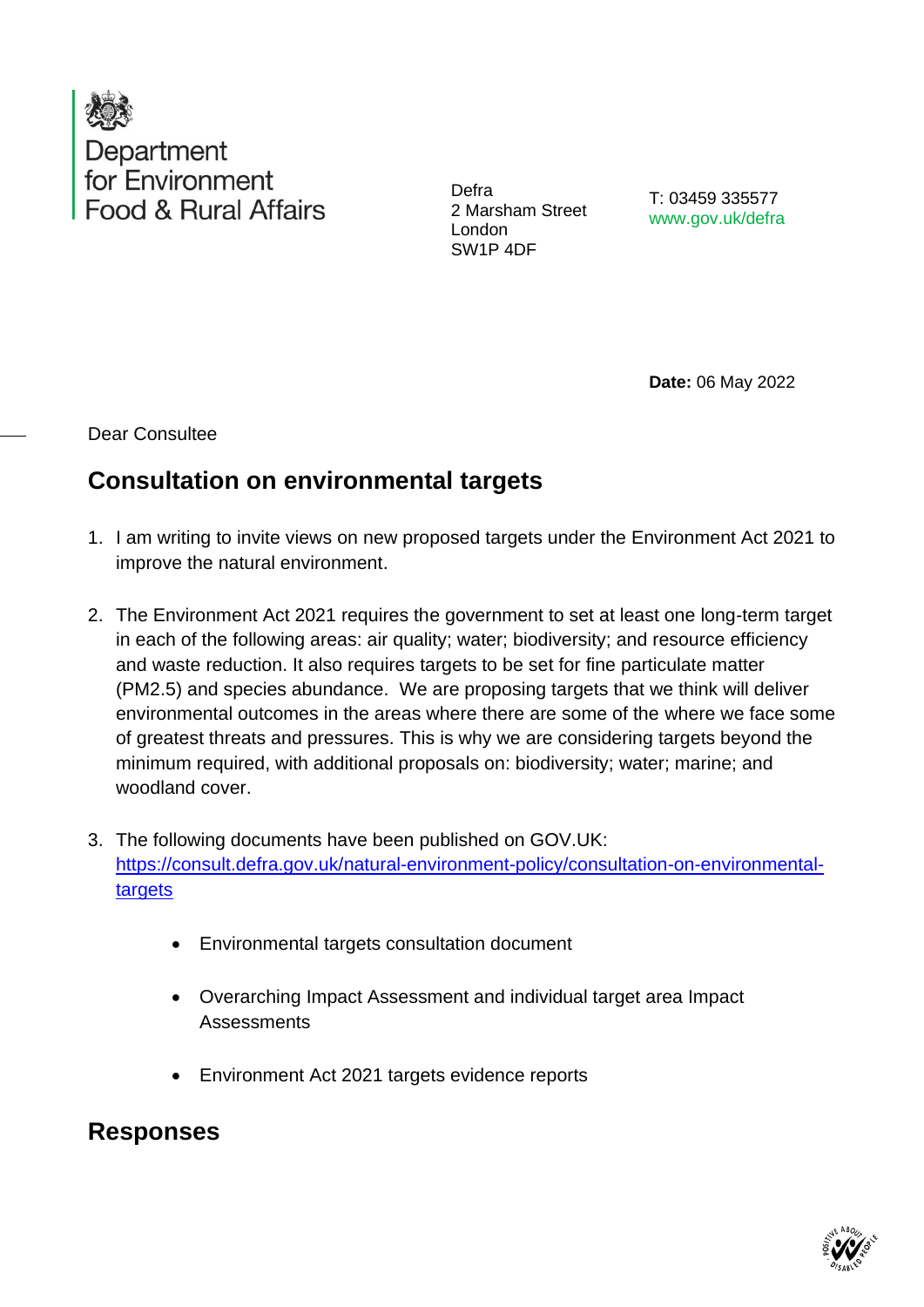- 4. To submit your consultation response please complete the consultation questionnaire provided through Citizen Space (Citizen Space is an online consultation tool).
- 5. If you have already responded to the consultation and want to provide an additional response, please use the same email address that you used in your first response. This will help in our consultation analysis. If you require a copy of the consultation, please contact us at [environmentaltargets@defra.gov.uk.](mailto:environmentaltargets@defra.gov.uk) Responses or additional information or documents can be sent to:

Environmental targets consultation Consultation Coordinator Second floor Foss House Kings Pool 1 to 2 Peasholme Green York YO1 7PX

6. Responses should be received by **27 June 2022.**

## **Confidentiality and data protection**

Please find the Consultations Privacy Notice uploaded alongside this consultation.

This consultation document and consultation process have been planned to adhere to the Consultation Principles issued by the Cabinet Office.

Representative groups are asked to give a summary of the people and organisations they represent and where relevant who else they have consulted in reaching their conclusions when they respond.

Information provided in response to this consultation, including personal data, may be published or disclosed in accordance with the access to information regimes these are primarily the Environmental Information Regulations 2004 (EIRs), the Freedom of Information Act 2000 (FOIA) and the Data Protection Act 2018 (DPA).

We have obligations, mainly under the EIRs, FOIA and DPA, to disclose information to particular recipients or to the public in certain circumstances.

If you want the information that you provide to be treated as confidential, please be aware that, as a public authority, the Department is bound by the Freedom of Information Act and may therefore be obliged to disclose all or some of the information you provide.

In view of this it would be helpful if you could explain to us why you regard the information